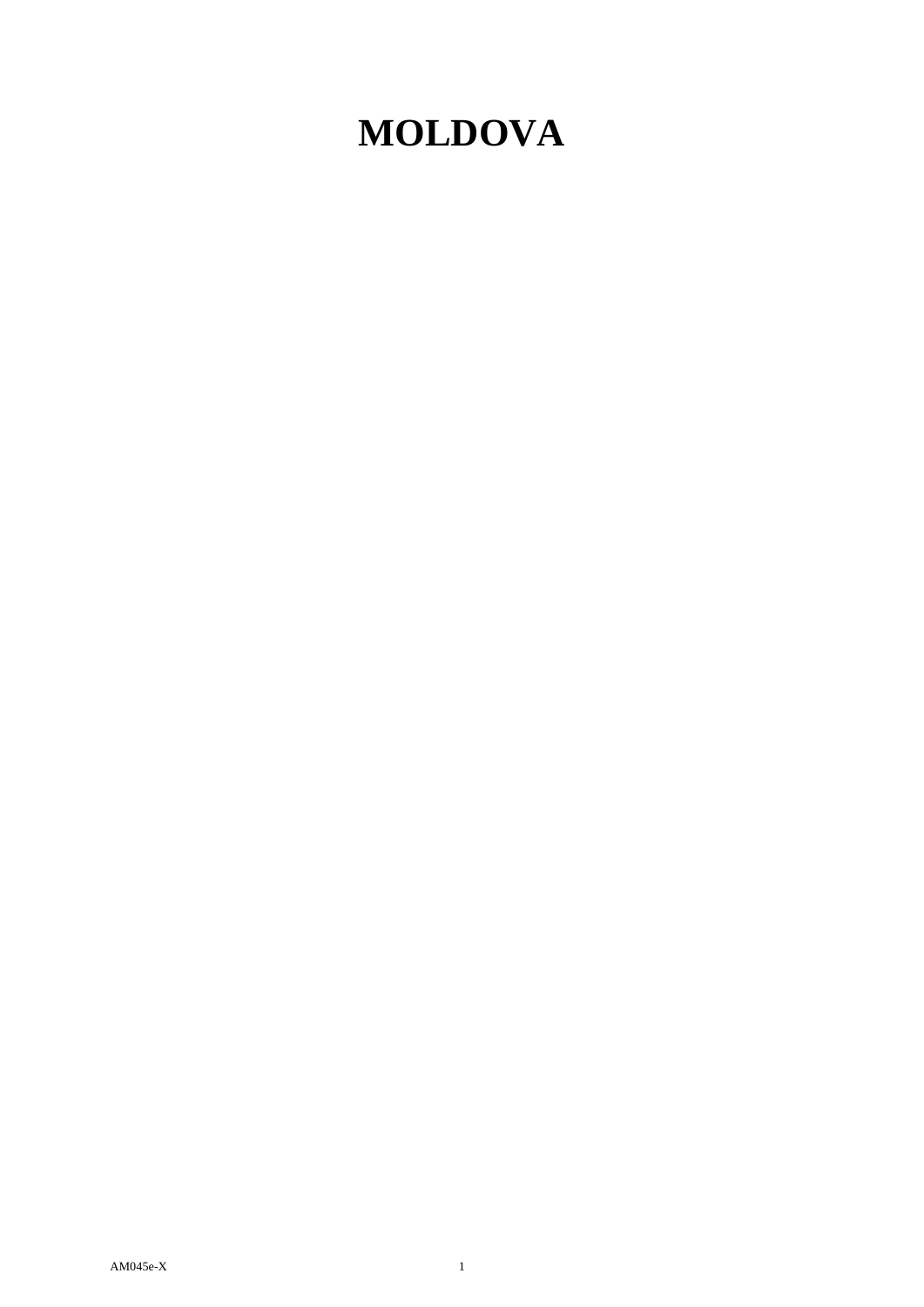## **STATEMENT BY MR OCTAVIAN ARMAȘU, ALTERNATE GOVERNOR FOR MOLDOVA**

On behalf of the Republic of Moldova, I would like to avail myself of this opportunity to greet all the participants at the EBRD 2020 Annual Meeting, and to address special thanks to the EBRD for succeeding to join all its members and stakeholders in a new, but at the same time, very common, lately, format for majority of us.

Nowadays, when the entire world is withstanding the current Covid-19 pandemic challenge and its negative economic consequences, the role of multilateral development partners, and namely of the EBRD is emphasized more than ever. In this respect, we strongly believe that the EBRD 2020 Annual Meeting is going to bring in front of us a good example of how merged efforts and timely provided reliable support could create the prerequisites for recovery from outlined crisis.

The EBRD remains one of the most important development partners for the Republic of Moldova, which contributes to the development of both the private sector through financing and consulting projects, and the policy dialogue aimed at increasing the transparency of the banking sector. Since the start of its operations in our country, the Bank has invested over  $\epsilon 1.3$ billion in 134 projects in Moldova's financial, agribusiness, energy, infrastructure and manufacturing sectors.

An illustration of effective collaboration with the EBRD are the major infrastructure projects aiming at ensuring the natural gas and electricity interconnections between Moldova and the EU. Thus, by acquiring a stake in local gas transmission company the EBRD is contributing to strengthening Moldova's energy security and is supporting our country to diversify its energy sources. We are confident that the implementation of these type of projects are prompting the integration of Moldova into the regional competitive energy markets, to the benefit of the final consumers.

In the context of implementing the EBRD Country Strategy for 2017-2022, the Republic of Moldova is working with the EBRD to restructure and increase the resilience of the domestic banking sector. The presence of the EBRD as a shareholder in the banking sector contributes to improving corporate governance, which complements the Moldovan authorities' efforts to admit only quality shareholders to the sector, which fully meet the criteria of good repute and professionalism.

The aforementioned projects do not represent the whole activity of the EBRD in our country, these are just the most prominent ones which perfectly reflect the level of the EBRD engagement to advance transition of our country to a sustainable market economy.

On this background, we highly appreciate the extensive work performed by the EBRD Management and Staff in designing and developing the new Strategic and Capital Framework (SCF) for 2021-2025, which outline the way of achieving the future mid-term strategic aspirations of the Bank.

In this context, we would like to express consent to the newly developed SCF. On a special note, we welcome the Bank's strong commitment, endorsed in this document, to enhance further its efforts through combining policy engagement and increased investment activity with an aim to support the Early Transition Countries, i.e. the countries, which are less advanced in complying with transition qualities.